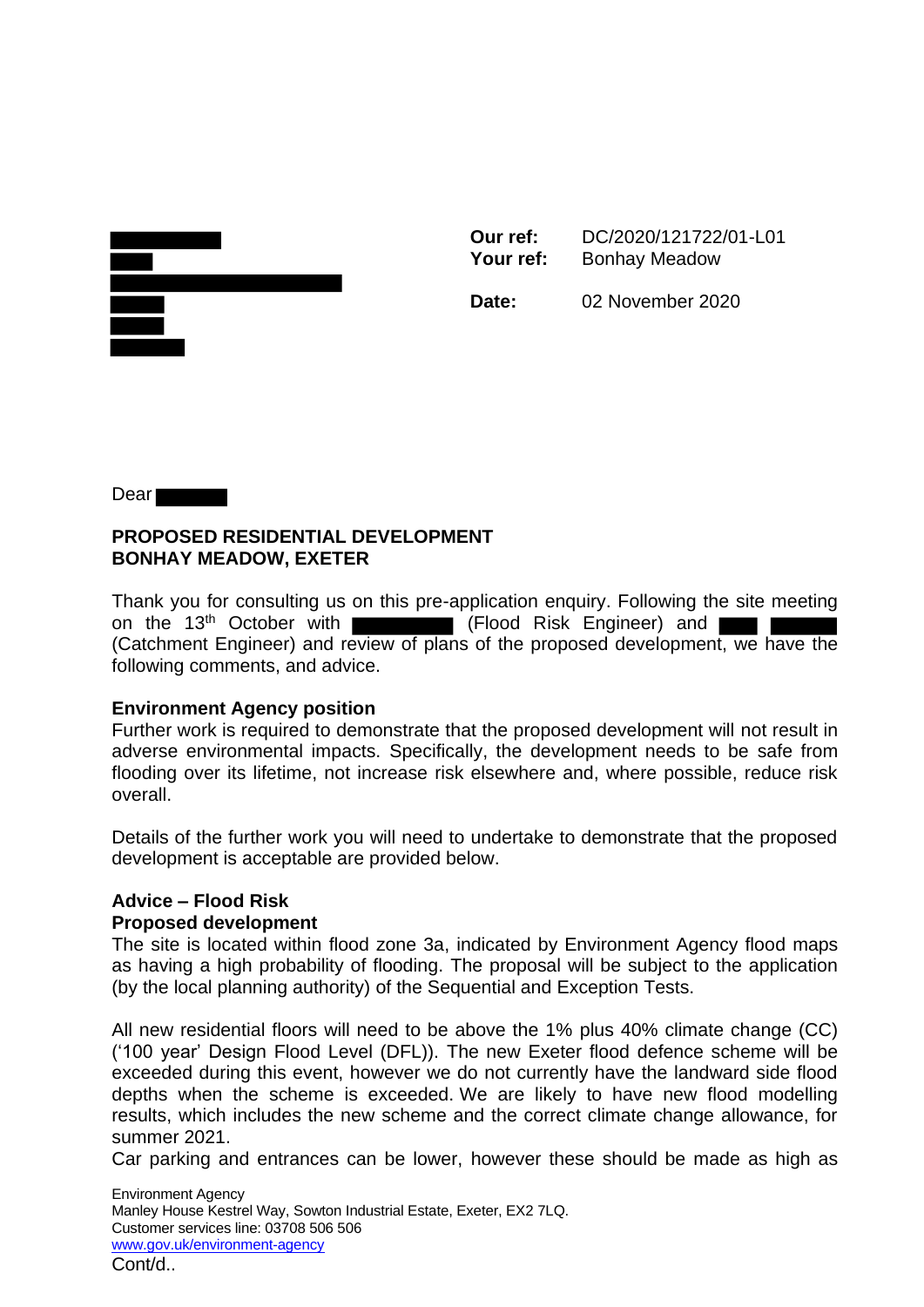technically possible in order to mitigate the risk from surface water flooding along Bonhay Road). It will be prudent to include justification or reasoning for the proposed levels if they are lower than the 100 year DFL.

Equipment rooms (electrical fittings, lift control, fuse boxes etc.) will need to be specifically considered, with finished floor levels (FFL) and the actual equipment raised well above the entrance level.

All the buildings and car parking will need to be on the landward side of the new defence, but elements of the development such as gardens and footpaths, can be on the riverside. The onsite SWW water tank can also be on the riverside (same as the current situation).

#### **Access and egress**

There will need to be a safe access and egress route from the proposed buildings towards Exe Bridges. This should, ideally be at the DFL or higher. If achieving the DFL is not possible then it should be no lower than the new defence height, with justification for why the DFL is not feasible. This ideally should be a cycle/foot way but of sufficient width to permit safe vehicular access in an emergency.

Surface water can be discharged in to the river, via an existing outfall. The Lead Local Flood Authority (Devon County Council) will ultimately approve the SuDS design, but we are happy for an un-controlled rate, if water quality control measures is designed in.

#### **New Flood Defences**

There will need to be a continuous defence through the development which ties into both the high ground near the bridge, and into the 'brick' wall/flood gate at the northern end.

This defence line can be in any position through the site, but must reach the required height (to be confirmed upon agreement based on an 'as built' level survey, or survey of the site), which will be similar to the heights of the current defence. During the construction period, a new permanent or temporary defence must be provided onsite. This could include the use of temporary flood barriers (e.g. pallet barriers), but these must be sourced and stored nearby, with additional trained staff available, over the construction period. It will need to be demonstrated that the temporary defences can be built within the flood warning time (this is also to be confirmed- but estimated to be at least 8hrs).

## **Future Ownership and Maintenance of new Flood Defence**

We are unlikely to accept ownership or maintenance responsibilities for any new defence constructed as part of this development. We need to be satisfied that a competent organisation will be appointed to own the new defences.

## **Environment Agency access**

We will need an access route to the slipway/EA defences from Bonhay Road, which will require a flood gate through the defence. The current flood gate structure can remain, or could be reused in a different position. The normal maintenance corridor is 8m wide from the edge of the defence. The access route required is the same width as the current track.

We also need an 8m gap along the river frontage, from the concrete capped piling, at the top of the river channel. Provided that this is open, in can be used as public/private green space or footpath/cycleway (as current).

The future maintenance of the new defence will need to be considered, which will require an access and work corridor, similar to ours.